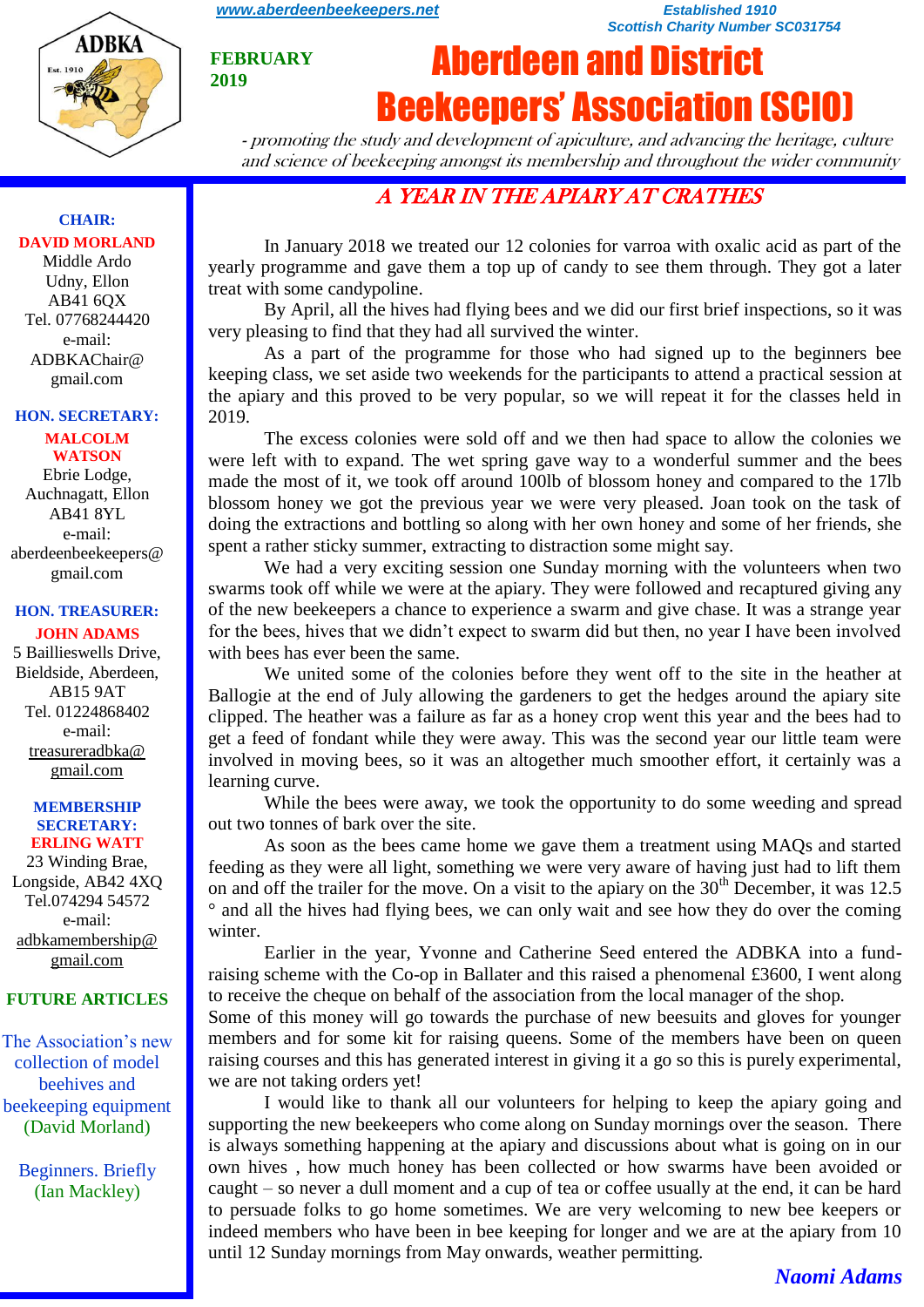#### BOOK REVIEW

#### **HONEYBEE DEMOCRACY – THOMAS D SEELEY**

I had been in the fortunate position of attending a presentation by Thomas Seeley a couple of years ago where he explained the background work carried out which had formed the basis for his writing of this particular book.

So earlier in January while travelling I decided that it was time to read my copy of the book which had been sitting on the book shelf for some time. I do believe that as you become a little more experienced as a beekeeper gaining more understanding as to the functioning of a colony is no bad thing. Every day is a learning day and that is certainly true when it comes to our bees.

We all understand that at some stage a colony will become overcrowded and the decision will be taken to swarm. As beekeepers how you handle that situation is well documented and everyone will have their own thoughts as to what they should do in that situation.

However – had you given any thought as to what decisions the swarming bees will make to help them select and eventually set up their new home? What are the criteria that the bees look for in that new home? What makes a swarm of bees which are all tightly clustered take off within a few seconds of each other from their temporary location (branch, gate post etc.) and how do they all know what direction they need to be flying in to get to the selected new home which may be  $2 - 3$  km away?

Tom Seeley clearly explains how the bees evaluate possible sites and how they disseminate that information in order to make their final decision. He explains how temperature plays a part in deciding when a swarm will take off and how the scout bees aid the whole swarm in ensuring that they take the correct flight path to their final location.

He also makes an excellent comparison between what the bees do and how their decision making choices could work well for ourselves when requiring to make group decisions.

This is a really interesting book which I believe is available to borrow from the association library held at the apiary. Happy Reading

*Joan Gilbert-Stevens*

## **Membership Renewal**

Members are reminded that ADBKA subscriptions become due on  $1<sup>st</sup>$  January. The rates for 2019 are unchanged at £20 single, £25 household, and free for under 16s. An updated membership form is available from the association website : this includes revised gift aid wording and a new section about data protection. We are also inviting members to state their occupation (or former occupation) – this information will help the committee to understand where special skills exist around the membership, that we may occasionally need to consult. Please renew your membership now, and complete the gift aid section if you are able to do so.

#### Malcolm Watson

## **MEMBERS EVENTS**

**MARCH Sat 23rd at 10am at Westhill library.** SBA Exams **Sun 24th at 2pm at Kinellar Hall. AGM**  plus lecture – Bumble & Solitary **Bees** by Murdo MacDonald.

**APRIL Sun 7th at Kinellar Hall.** Classroom Day - Swarm Control with Tony Harris (booking required).

#### **BEES FOR SALE**

Numerous colonies of bees on National standard frames.

Good natured strong colonies, treated for varroa,

Ready for collection any time from March.

I am happy to be a mentor to the beginners. Price to be negotiated.

Please contact

**Olga Macaulay Home 01224 315276 or 07717115927** or email: astrolo@mail.ru

#### **BEES FOR SALE**

**Sandy Watson** is wanting to sell at least six of his colonies this year. The colonies all have young queens and will be raring to go. Bees are on BS frames and have had Varroa treatment..Price to be negotiated.

It is always better if you are new to beekeeping to have a nominated mentor. Sandy would be willing to help any new beekeeper in Bieldside and surrounding area.

#### **Please contact Sandy on 012245 868370 or 07856 653419.**

[Email:](https://e.mail.ru/compose/?mailto=mailto%3asandywatson1731@gmail.com)  [sandywatson1731@gmail.com](https://e.mail.ru/compose/?mailto=mailto%3asandywatson1731@gmail.com)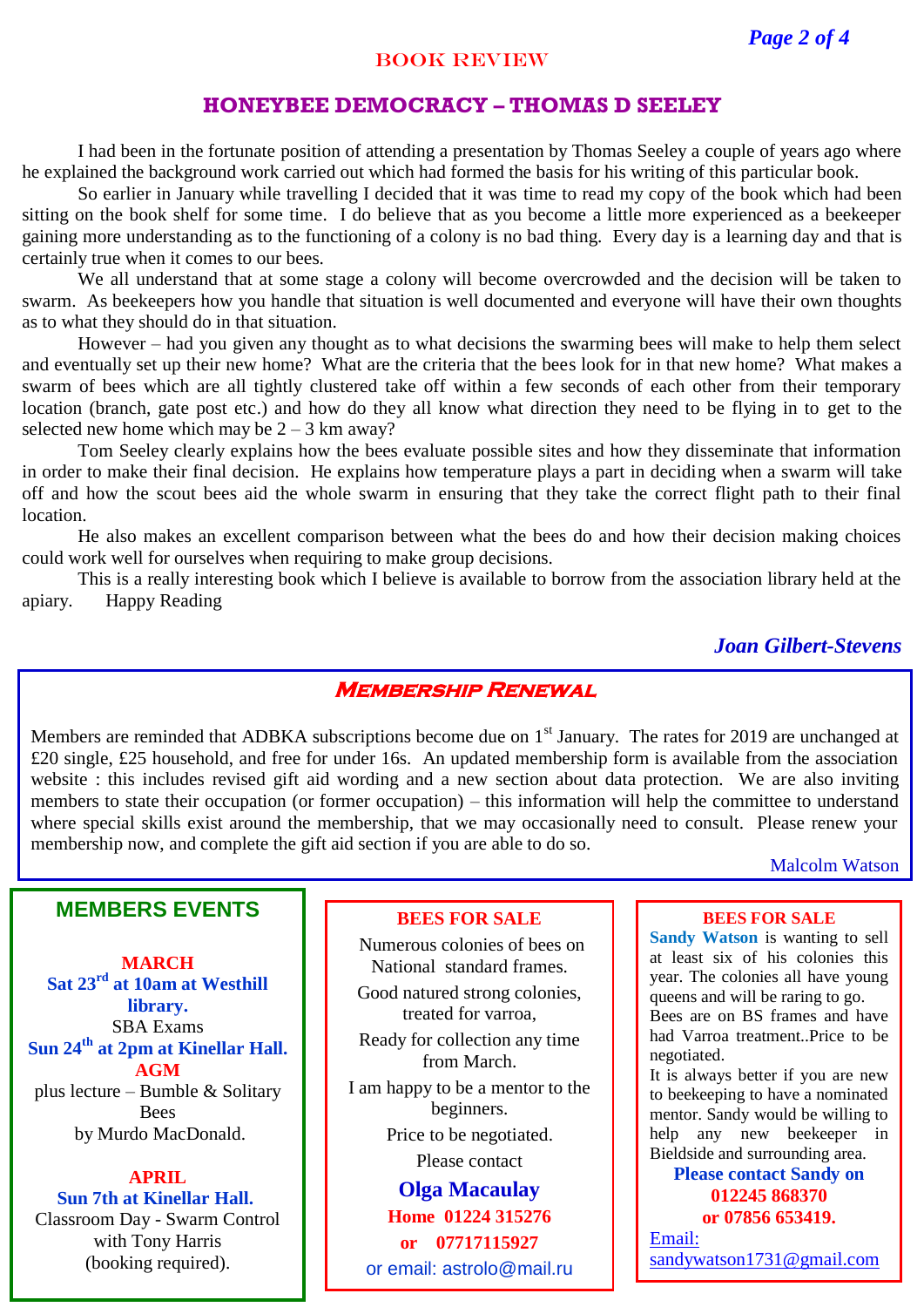*Page 3 of 4*

## **BEGINNERS, BRIEFLY…**

### *An occasional article aimed at helping the novice through the beekeeping year.*

On warm enough days in February (or possibly even January) the bees will make cleansing flights to clear their gut of waste accumulated during their winter confinement. Whilst it's great to see the bees flying and such positive sign of life in the hive, if you keep your bees near your house, you might not want to do the washing or wash your car that day! Watch the bees at the hive entrance; if they are bringing in pollen in the pollen baskets on their hind legs then that's a good sign there is brood in the hive.

Continue to heft the hive and feed fondant or candy if necessary, as described in last month's article. Somewhat counter-intuitively, the bees will use stores more quickly in warmer weather as they will fly more often and raise brood earlier. An extended cold period after a warm one should therefore ring warning bells.

If you have any spare hive components, these should be cleaned. After scraping off propolis and wax, wooden components should be scorched with a blow torch and anything that will not tolerate the heat can be washed in washing soda and thoroughly rinsed. Drawn combs – both supers and spare deep – can be sterilised using acetic acid but please be very careful with this procedure if you need to do it as concentrated acetic acid is hazardous. The dilute version is ok on your chips though! Polyhives should be disinfected with a bleach solution. The National Bee Unit (see below) publish a good fact sheet 'Hive Cleaning and Sterilisation'.

If you have not already done so, sign up to Beebase:<http://www.nationalbeeunit.com/>

Apart from the national database of apiaries, allowing you to be quickly notified of any local disease issues, there is loads of good information on there. Have a look at the Advisory Leaflets, Best Practice Guidelines and Fact Sheets found under 'Publications'.

*Ian Mackley*



### *IN MEMORY OF LINDSEY MACAULAY*

With the deepest sorrow and grief in my heart I bring the sad news to the ADBKA members that my husband Lindsey Macaulay has passed away on Saturday the  $9<sup>th</sup>$  of February.

Lindsey has been a member of the ADBKA for 6 years and the member of the ADBKA committee since May 2016. Since January 2017 Lindsey was the editor of the ADBKA newsletter, contributing numerous articles to it.

Members might remember his last article in the August 2018 edition of our newsletter, in which he describes with humour his memories of the beekeeping in his childhood with his dad.

Lindsey has been ill for a long time, he battled the horrible disease with courage and dignity and up to the last day he went on reading beekeeping magazines and books, educating himself in beekeeping. He was passionate about the bees and knowledge of beekeeping. For Lindsey small honey bees were an example of the hard work. For me Lindsey's way of beekeeping is an example of dedication to the hobby he loved.

I want to thank the ADBKA members for the support and comfort they give me during this difficult time of my life.

Olga Macaulay

Lindsey had a great eye for detail – he regularly entered items of home made or refurbished equipment into the honey show which were of use to his hobby and the skill in which everything was built and finished off was just amazing – everything was beautifully made and finished to a very high standard and he regularly left the show with prizes for his entries.

Lindsey follows in the footsteps of many famous beekeeers – Edmund Hilary, Sherlock Homes and Maria von Trapp of Sound of Music. Fame to name just three – I like to think that when he enters that pearly gates there will be a special place alongside those that have gone before him where he will be able to reminisce about all his beekeeping adventures.

Thank you Lindsey for your words of wisdom and help over the short years of knowing you - you will be sadly missed".